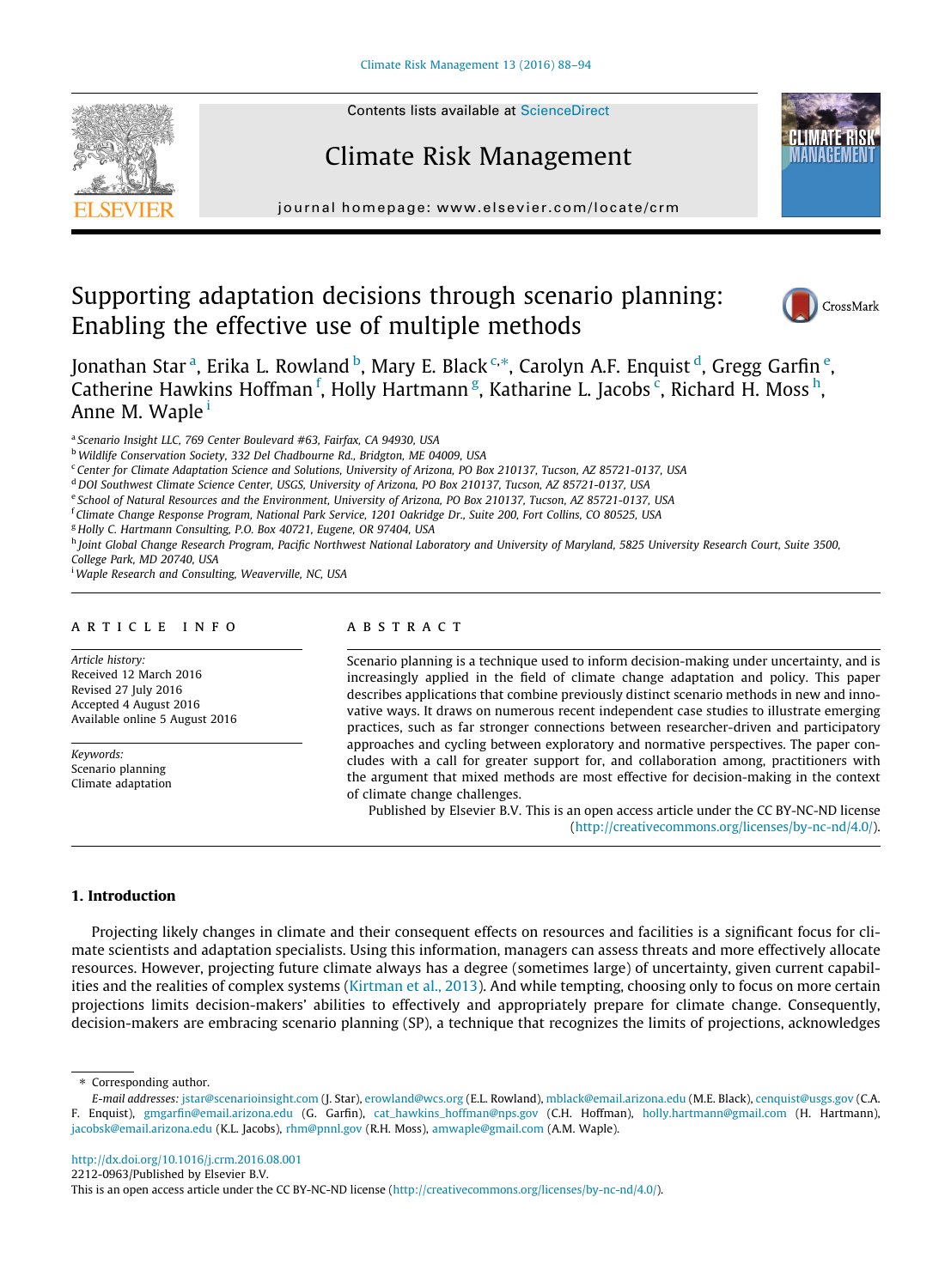<span id="page-1-0"></span>deep uncertainty, and helps managers prepare for future conditions outside currently observed trends [\(Maier et al., 2016;](#page-5-0) [Walker et al., 2003\)](#page-5-0).

SP is a practical way to explore a range of future states and consider alternative response options ([Peterson et al., 2003](#page-5-0)). The process creates a limited set of alternative futures (scenarios) that span key uncertainties, providing a foundation for discussions about policy development, the relative efficacy of management options, innovation, and community visions. Scenarios are not predictions, and the process does not assign likelihoods to particular future conditions. Rather, SP broadens conversations to include a range of potential responses, encouraging organizations to act despite uncertainty and retain flexibility in preparing for an unpredictable future [\(Maier et al., 2016; Weeks et al., 2011](#page-5-0)).

Scenario approaches have proved beneficial to organizations and communities grappling with climate and other global forces ([Means et al., 2005](#page-5-0)), and SP is increasingly recommended in climate change adaptation planning and policy ([NFWPCAP 2012, USGCRP 2011\)](#page-5-0). Simultaneously, the diversity of scenario methods poses challenges for practitioners and scientists, creating confusion and often hindering more extensive application. To address this need for clarity and guidance, SP researchers and practitioners from the US and Canada gathered at the University of Arizona in March 2015 to discuss varied and emerging methods of scenario development in climate adaptation planning ([Garfin et al., 2015\)](#page-5-0).

Case studies (Table 1) revealed that previously distinct approaches to SP are evolving as practitioners integrate them with other tools to address strategic issues relating to climate change. Participants concluded that scenarios are most effective when they incorporate both divergent and convergent processes, encouraging the generation of multiple possible futures as a prelude to focusing on a preferred future or set of options.

#### 2. Distinct scenario approaches

Given the scope of scenario work and variety of methods, much effort has been placed on creating typologies that emphasize distinctions between scenario approaches [\(Wilkinson and Eidinow, 2008; van Notten, 2006](#page-6-0)). We review the essential features of these distinctions, then demonstrate their blending in recent climate change adaptation efforts.

#### Table 1

| SP methods highlighted at the March 2015 workshop. <sup>1</sup> |
|-----------------------------------------------------------------|
|-----------------------------------------------------------------|

| Organization/agency/lead                                                                                      | Method(s)/ownership of process                                                                                                                                                                                                                                                                                                                                                                                                                                          | Purpose of scenarios                                                                                                                                                                                                                                                                  |
|---------------------------------------------------------------------------------------------------------------|-------------------------------------------------------------------------------------------------------------------------------------------------------------------------------------------------------------------------------------------------------------------------------------------------------------------------------------------------------------------------------------------------------------------------------------------------------------------------|---------------------------------------------------------------------------------------------------------------------------------------------------------------------------------------------------------------------------------------------------------------------------------------|
| A. National Park Service/Jonathan<br>Star, Leigh Welling (Weeks et al.,<br>2011; Rose and Star, 2013)         | Climate Change Response Program: Combines expert<br>climate analysis (development of a climate drivers<br>table and synthesis of projected impacts) with<br>participatory engagement to create, assess, and<br>identify responses to scenarios                                                                                                                                                                                                                          | Describe several plausible futures that facilitate the<br>definition of goals (desired conditions) and<br>management options under changing circumstances<br>to inform existing planning/decision processes                                                                           |
| B. Adirondacks Futures/David<br>Mason & Kathy Hornbach<br>(Mason and Herman, 2012)                            | Futures Mapping: Participatory process, involving<br>diverse sectors, built from intensive input solicited in<br>advance to develop events used to create pathways to<br>desirable and undesirable end-states                                                                                                                                                                                                                                                           | Determine desired outcome(s) for a chosen planning<br>horizon to enable monitoring of events that must<br>occur to lead to that outcome and identify corrective<br>actions to counter undesirable outcomes                                                                            |
| C. Southwest Climate Change<br>Initiative/Multiple Applications<br>(Cross et al., 2012, 2013)                 | Adaptation for Conservation Targets (ACT): Draws on<br>existing climate projections, climate experts and<br>topical research to develop scenarios that are applied<br>in a practitioner-dominated participatory process                                                                                                                                                                                                                                                 | Consider impacts of multiple climate change<br>scenarios on species, habitats, processes and their<br>existing conservation goals to determine if and how<br>to alter management                                                                                                      |
| D. New Mexico Mid-region Council<br>of Governments/Aaron Sussman<br>(MTB, 2015)                               | Land Use & Transportation Planning: Combines<br>normative land-use SP with travel-demand and land-<br>use models (e.g., UrbanSim), plus participatory<br>climate change SP, building from U.S. Bureau of<br>Reclamation projections of future regional climate<br>conditions (2013) (e.g., changes in water supply/<br>demand, flooding, fire risk)                                                                                                                     | Generate a preferred scenario for 20-year growth that<br>is also resilient to climate impacts, produces low GHG<br>emissions, and improves air quality in the<br>Albuquerque, NM area                                                                                                 |
| E. Utilities in City of Colorado<br>Springs, CO/Casey Brown (Brown<br>et al., 2011; Moody and Brown,<br>2012) | Decision Scaling: Employs a decision-analysis<br>framework (often participatory) to identify a subset of<br>climate scenarios based on climate sensitivity (stress<br>test) of the decision model from the complete set of<br>GCM projections. Combines quantitative techniques<br>of stochastic analysis to test system performance<br>under a wide range of conditions (decision<br>thresholds) to determine which climate projections to<br>apply in risk estimation | Identify best option for water resource systems,<br>conditioned on the weight of climate-projection-<br>based evidence. Climate projections are used to<br>develop risk-based weightings for prioritizing among<br>options (consequence analysis), rather than<br>characterizing risk |
| F. Communities in Vancouver<br>Canada area/Stephen Sheppard<br>(Sheppard et al., 2011)                        | Participatory, community-level involvement in<br>scenario building using structured visualization<br>supported by expert integration of data and modeling,<br>including climate-change projections and local<br>geospatial information                                                                                                                                                                                                                                  | Visualize future climate-change scenarios and their<br>impacts, and explore alternative solutions to facilitate<br>community engagement and build<br>awareness/capacity to support decisions                                                                                          |

<sup>1</sup> Presentations are available at the workshop website: [http://ccass.arizona.edu/spworkshop.](http://ccass.arizona.edu/spworkshop)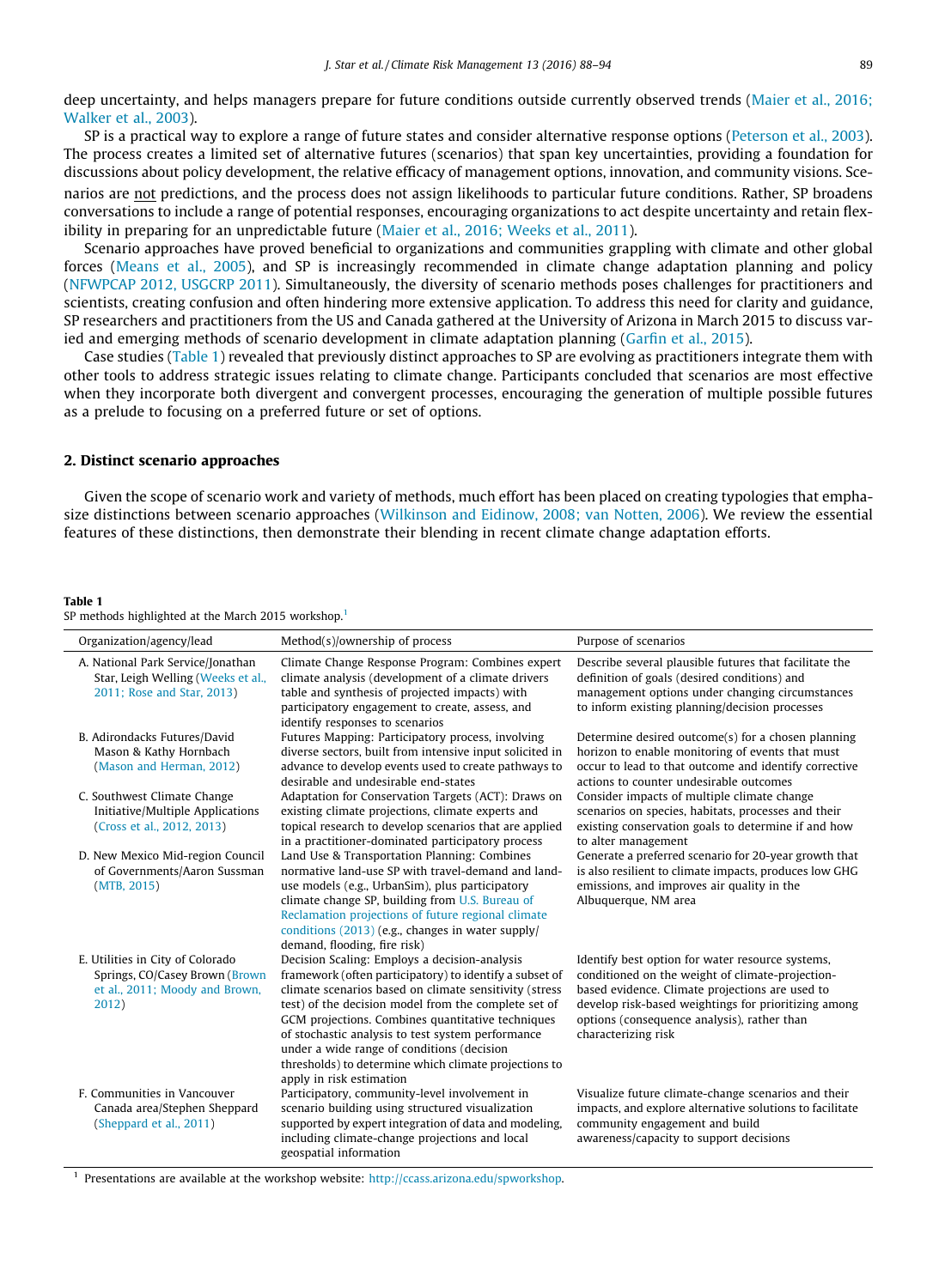# 2.1. Who owns the process?

A key distinction in scenario approaches pertains to who ''owns" the process.

## 2.1.1. Researcher-driven processes

In researcher-driven approaches, experts drive scenario development, with an objective of providing rigorous descriptions of plausible futures, including details that are well supported by available science. In climate change research, the scenarios familiar to most are climate model projections of changes in temperature, precipitation, and other climate variables (such as in the [2007 Fourth Assessment Report of the IPCC\)](#page-5-0).

Scenarios generated using researcher-driven methods can be quantitative, quantitative, or both, and they can use any combination of models, narratives, and visualizations in their construction. For example, climate-model projections are often referred to as scenarios and are quantitative output from a model, in the form of dynamic sensitivity analysis—the response of the climate system to changes in greenhouse gas emissions. However, qualitative processes can also be used in conjunction: qualitative narratives are often developed as input to the model, representing alternative population growth levels, land use, energy use, and technologies (e.g., for IPCC [\[Nakicenovic et al., 2000; Moss et al., 2010\]](#page-5-0)); qualitative researcherdriven scenarios can also explore how these future climate conditions might then affect socio-ecological systems.

Qualitative researcher-driven processes were also at the heart of Royal Dutch Shell's pioneering scenario processes—exploring 'what-ifs' and remote possibilities in energy futures to generate innovative thinking rather than prepare narrowly for more probable futures [\(Shoemaker and van der Heijden, 1992\)](#page-6-0).

The combination of quantitative and qualitative elements can occur through construction of the initial qualitative storylines, in quantitative analysis with respect to their impacts on resources, through integrated analysis of the implications for decisions, or communication of management options and associated monitoring efforts (e.g., [Van Delden and Hagen-Zanker,](#page-6-0) [2009](#page-6-0)). A more common approach, as noted, is to begin with quantitative projections to stimulate qualitative analyses of the implications for decisions, monitoring, and resource management (e.g., [Cross et al., 2013\)](#page-5-0).

#### 2.1.2. Participatory processes

In participatory approaches with decision-makers or stakeholders, scenarios are both the framework and process to allow groups to reach agreements and make decisions. Another objective is diverse engagement, with attendant benefits of developing common understanding and community-building that fosters broader acceptance of the ultimate outcomes.

Participatory scenario processes engage more people potentially affected by a decision than researcher-driven approaches ([Wright and Goodwin, 2009](#page-6-0)). They facilitate conversation to stretch thinking, overcome mental roadblocks, and dissect complex issues. Most start with clarification of project goals and identification of the most relevant and uncertain drivers of system change. From there, participants create frameworks and develop scenarios. They incorporate what is fairly certain about the future (e.g., warming temperatures), what is less clear (e.g., precipitation amounts or timing, changing development patterns), implications of these future conditions, and the events that might connect them. Because participatory scenario building relies less on probabilistic modeling, the resulting scenarios are not limited by data availability and can focus on extreme outcomes (rather than variation within known bounds based on past experience). Groups apply these alternative scenarios to the challenges facing their organizations and communities, illuminating potential negative consequences and opportunities. The conversations culminate in suggested actions and changes in strategy.

While researcher-driven scenarios are typically given to others to apply, participatory SP yields groups who are more invested in the process and hence more likely to engage in or support suggested actions ([Kirchhoff, 2013; Lemos et al.,](#page-5-0) [2012; McNie, 2012,](#page-5-0) [Tang and Dessai, 2012](#page-6-0)). Joint learning helps stakeholders transition from feeling overwhelmed by the range of possible futures to agreeing on steps forward, as with our Tucson Water case, a municipal utility that used SP to identify solutions to adaptively deal with future uncertainties in water supply/demand [\(Scott et al., 2012; Marra and](#page-6-0) [Thomure, 2009\)](#page-6-0).

## 2.2. Why create scenarios?

A second distinction in types of SP approaches concerns the purpose of the approach itself, or why the scenarios are created.

#### 2.2.1. Exploratory scenarios

Exploratory scenarios describe a range of diverse, possible futures, with scenario teams working to assess the consequences of specific decision options. A central purpose of such scenarios is to disclose the potential consequences that different futures pose. Typically, the desired outcome is a revised strategy, policy, or perspective, and all created scenarios are deemed plausible and equally considered.

Organizations and communities craft exploratory scenarios to help them prepare for future prospects, no matter how attractive or unattractive the conditions. In this approach they implicitly acknowledge they cannot control the major drivers of change; their task is to identify potential limits to achieving goals and objectives, then prepare or adapt as effectively as possible for a range of futures. Essentially, groups ''explore" the consequences of, and identify options to deal with these different futures.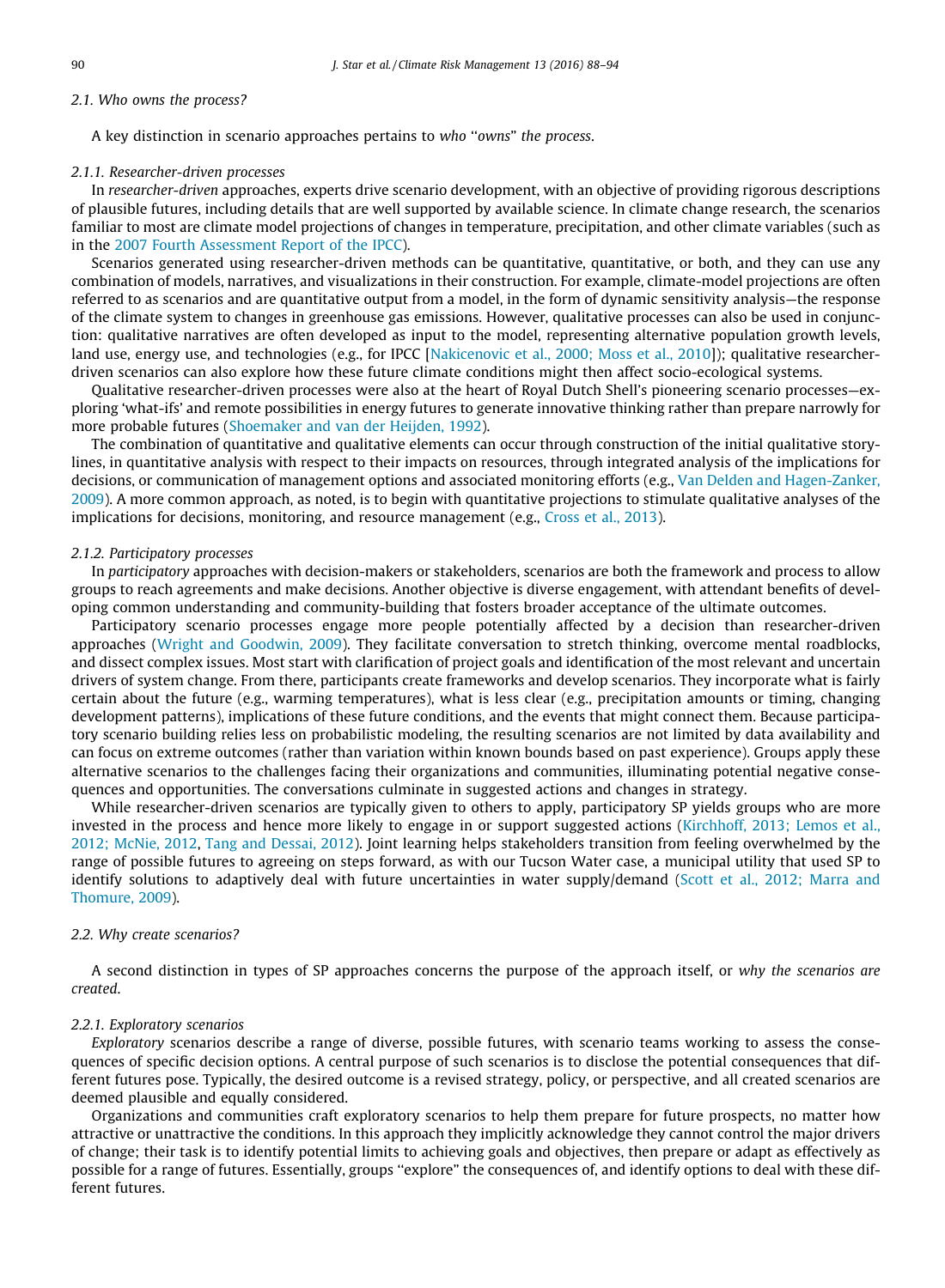The appeal of exploratory scenario approaches is the potential to identify robust management options—those effective under all or most future scenarios [\(Lempert and Groves, 2010](#page-5-0)). This is not always possible, and narrowing a wide range of options is often necessary [\(van der Heijden, 2005\)](#page-6-0). A strategy that develops a portfolio of management actions responsive to different futures is often useful [\(Maier et al., 2016](#page-5-0)) and offers flexibility that transcends sampling from probability distributions. Some options may resemble the current course; others may represent a significant change in direction, such as the revision of management objectives to focus on process, inclusion, and flexibility over specific outcomes (e.g., [Caves](#page-5-0) [et al., 2013](#page-5-0)); others may aim at preserving future options [\(City of Tucson 2004](#page-5-0)). Regardless, identifying a portfolio of actions in the face of uncertainty is empowering and ultimately builds capacity to converge on effective adaptation decisions.

#### 2.2.2. Normative scenarios

Normative scenarios, in contrast, work backwards from a collectively preferred future that reflects shared values of diverse stakeholders, identifying courses of action required to create that future. They are common in regional, land-use, and community planning. The process is often termed ''backcasting"—identifying what must happen for that future to become a reality (e.g., [Kok et al., 2011; Phdungsilp, 2011; Robinson et al., 2011\)](#page-5-0). [Kahane \(2012\)](#page-5-0) developed this thinking and labeled it transformative scenario planning, noting ''its purpose is to enable those of us who are trying to change the future collaboratively to transform, rather than adapt to, the situation we are part of."

While normative approaches are a means to reduce uncertainty related to decisions that influence a shared system, there are always uncertainties beyond the control of any organization (such as climate change and economic drivers) which influence the ability to achieve a common vision. Because such external drivers can even hinder the objectives of individual groups/sectors, effective normative approaches must also embed adaptation to current and future conditions.

# 3. Evolution toward 'Mixed Methods'

Past scenario approaches were often distinct and discretely applied. Participatory approaches seldom used expert-driven scenarios, while researcher-driven scenarios generally paid little attention to involving wider groups of participants [\(Wright](#page-6-0) [and Goodwin, 2009](#page-6-0)). Normative and exploratory approaches co-existed, but were kept separate. However, climate-change practitioners are now combining these into ''mixed-methods" approaches (Fig. 1).



Fig. 1. The blending of previously distinct exploratory and normative scenario development into expert-driven and participatory SP processes to address climate change.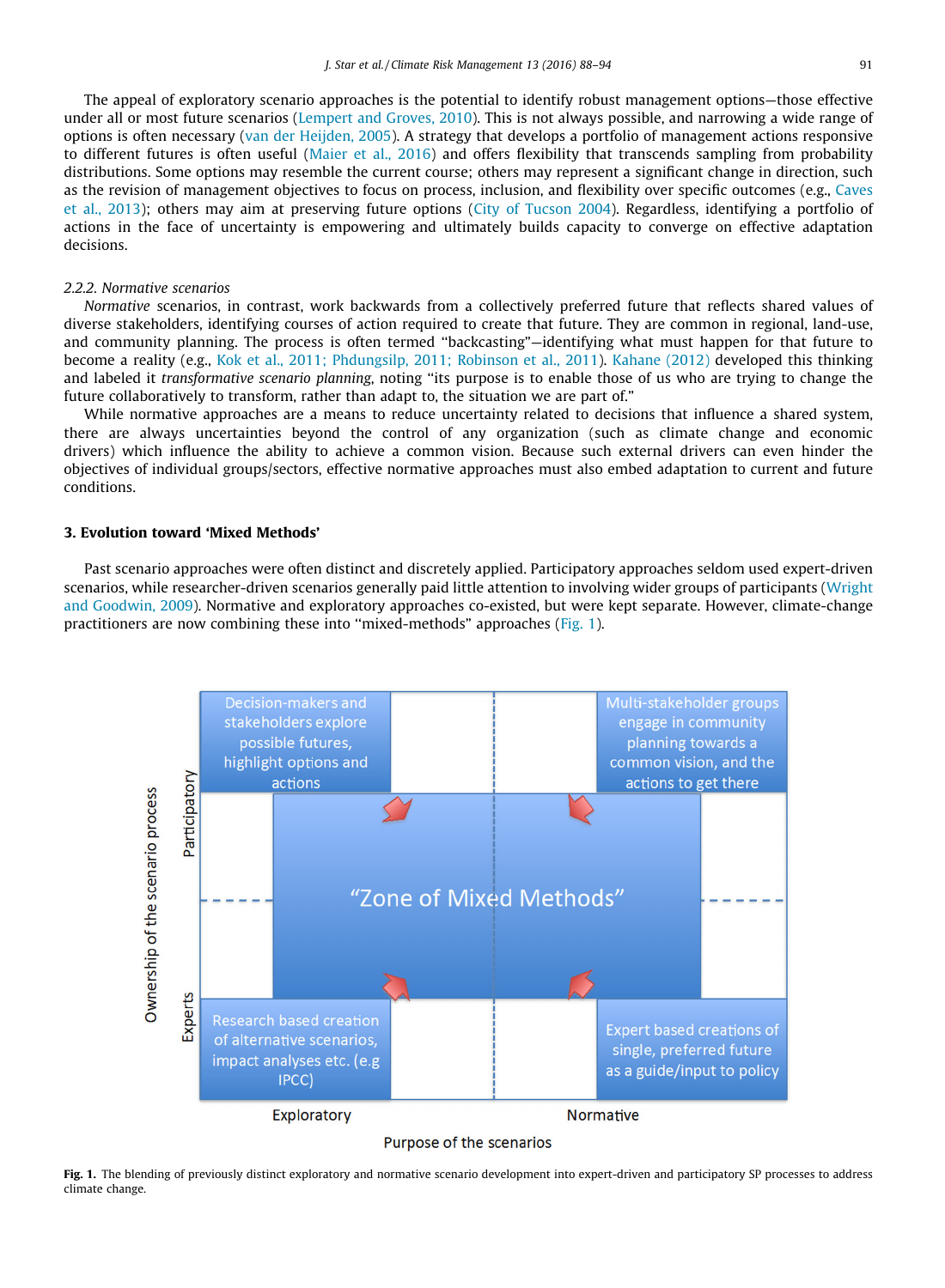# 3.1. Case studies of combined approaches

Many of the cases studies reviewed in our workshop illustrate the emergence of mixed-methods applications, highlighted in [Table 1.](#page-1-0)

For example, the Climate Change Response Program (CCRP) of the National Park Service (NPS) engages in SP efforts centered on park units across the United States [\(Weeks et al., 2011; Rose and Star, 2013\)](#page-6-0). Provision of climate science/expert analysis integrated with input from park managers and other stakeholders is central to this work, improving communication and understanding between scientists and managers. NPS achieved this through expert-created ''drivers tables," describing future projections for elements of climate and including forecast confidence assessments. This information supported participatory exercises in which park managers created and developed place-based scenarios, using these to test existing management approaches and identify future management options for their parks. Applications are shaping park management decisions on issues ranging from wildlife management to facility design.

Sheppard's scenario visualization case study also illustrates an effective combination of expert and participatory approaches. [Sheppard and colleagues \(2011\)](#page-6-0) realized that participant engagement was an important objective in itself and invested in novel ways to present information for local decision-makers. They combined participatory scenario building with expert-driven data/model integration and multidimensional visualizations. For example, a snowpack animation converts a graph to an image of average snowline on the North Shore Mountains on a given date, promoting joint understanding of future threats and opportunities.

We also reviewed cases that combined normative and exploratory approaches, such as the Adirondack planning effort (Case B in [Table 1](#page-1-0)). This process integrates stakeholder and expert perspectives to identify multiple plausible end states and the sequences of events that could yield such conditions. As groups discuss possible futures, they often converge on a preferred future that forms the basis of a community vision. In the Adirondacks, many citizens initially held conflicting positions but ultimately arrived at a path forward that facilitated improved outcomes in subsequent decisions.

# 3.2. Why this trend and to what benefit?

This integration of approaches is a logical evolution, given the complexities of dealing with climate change amid multiple other stresses. The breadth of affected communities, organizations, and other parties, and the need for methods tailored to a local area or issue ([Maier et al., 2016; Rickards et al., 2014; Wilkinson et al., 2013\)](#page-5-0) have fostered flexibility and innovation. Linking content experts in climate and impacts science with stakeholders who have contextual knowledge improves the identification of potential consequences and suitable responses. Merging scenario methods centered on the science with those aimed at fostering engagement and interactions simultaneously bolsters the credibility, salience, and legitimacy of information by (respectively) customizing technical inputs, including local knowledge, and acknowledging decisionmaking needs upfront [\(van Delden and Hagen-Zanker, 2009](#page-6-0)). Creating views of the future through combined engagement makes climate change more tangible than through consideration of quantitative outputs alone.

Many SP efforts for climate change adaptation begin with expert-created climate projections, globally or regionally downscaled (see [Table 1](#page-1-0), Cases A, C, E, F). Because scenarios created from climate variables alone generally lack the contextual details for decisions — from natural resource management (e.g., wildlife populations or water delivery) to community planning (e.g., ensuring a viable economy in agricultural communities) — researchers working in climate change adaptation are generating scenarios that integrate climate, socioeconomic, and environmental uncertainties. Integrating multiple sources of information and presenting them in a manner to encourage participation at local or landscape scales helps overcome perceptions that climate challenges are gradual and will not be felt for decades [\(Sheppard et al., 2011; Weeks et al., 2011;](#page-6-0) [Cross et al., 2013](#page-6-0)).

In an increasingly complex world, the most effective SP practitioners will employ diverse methods to tailor scenariobased efforts to local climate challenges and decision needs. Complexity will surely remain in a future without precedent, while resources to create scenarios and generate adaptation strategies will be limited. Under high-complexity/lowresource conditions, it is important to design flexible scenario processes that draw on experience with a wide array of scenario approaches. Ideally lessons from one assessment process will feed into another, as envisioned for the sustained U.S. National Climate Assessment and as employed by other groups applying a climate change lens to their existing work [\(Wall et al., 2015\)](#page-6-0). Financial and time constraints will require streamlined scenario processes, made into transferable products where practical. ''Modular" process components for sharing among SP efforts can improve efficiency, if created to support practitioners in integrating approaches without causing confusion or undermining credibility of the process. NPS, for example, encourages the creation of regional climate scenarios for use by multiple park units. Future approaches will also benefit from connecting scenarios more closely with other decision tools, such as structured decision-making [\(Gregory](#page-5-0) [et al., 2012; Nydick and Sydoriak, 2011; Martin et al., 2011\)](#page-5-0).

# 4. Conclusions

'Mixed methods' that combine researcher-driven and participatory scenarios processes with normative and exploratory approaches hold great promise for climate change adaptation, with benefits already realized. These developments are in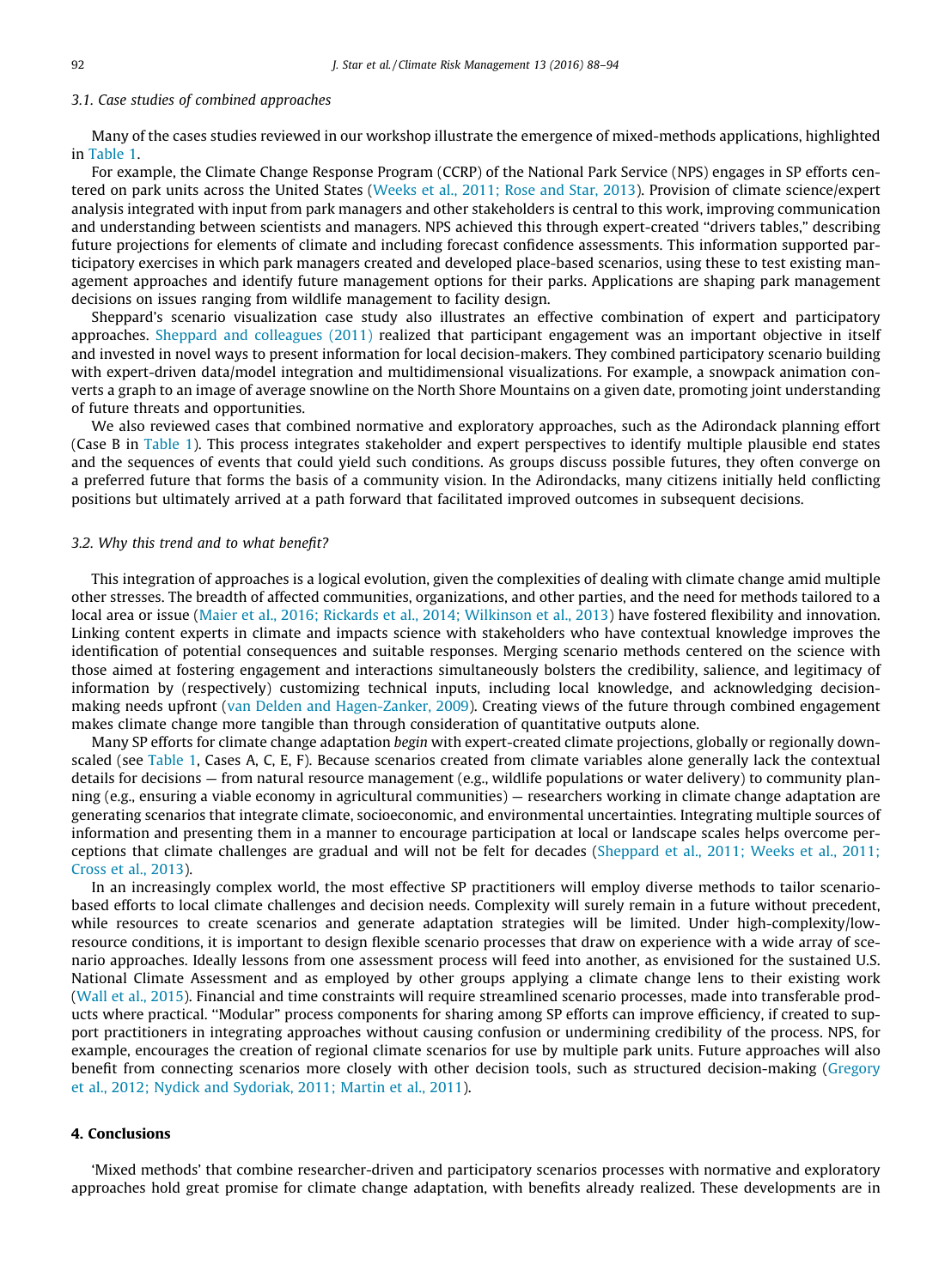<span id="page-5-0"></span>their infancy, as SP transitions from more effectively "making sense of a puzzling situation" (Bradfield et al., 2005) to developing strategies for climate change adaptation (Rickards et al., 2014). Given the developing nature of the field, both experienced SP facilitators and the growing number of practitioners new to SP will need to expand their knowledge of methods and applications.

These innovations in scenario approaches will enhance conversations and critical relationships among scientists, managers, and stakeholders, yielding new insights, and supporting the decision processes of organizations and communities grappling with climate change.

#### Acknowledgements

This material is based upon work supported by the U.S. Geological Survey under Grant No. G15AP00172.

# References

- Bradfield, R., Wright, G., Burt, G., Cairns, G., Van Der Heijden, K., 2005. The origins and evolution of scenario techniques in long range business planning. Futures 37 (8), 795–812. [http://dx.doi.org/10.1016/j.futures.2005.01.003.](http://dx.doi.org/10.1016/j.futures.2005.01.003)
- Brown, C., Wrick, W., Leger, W., Fay, D., 2011. A decision-analytic approach to managing climate risks: application to the upper Great Lakes. J Am. Water Resour. Assoc. 47 (3), 524–534. <http://dx.doi.org/10.1111/j.1752-1688.2011.00552.x>.
- Caves, J.K., Bodner, G.S., Simms, K., Fisher, L.A., Robertson, T., 2013. Integrating collaboration, adaptive management, and scenario-planning: experiences at Las Cienegas National Conservation Area. Ecol. Soc. 18, 43. <http://dx.doi.org/10.5751/ES-05749-180343>.

City of Tucson Water Department, 2004. Water Plan: 2000-2050. City of Tucson Water Dept. [<https://www.tucsonaz.gov/water/waterplan](https://www.tucsonaz.gov/water/waterplan)>.

- Cross, M.S., Zavaleta, E.S., Bachelet, D., Brooks, M.L., Enquist, C.A.F., Fleishman, E., Graumlich, L.G., et al, 2012. The adaptation for conservation targets (ACT) Framework: a tool for incorporating climate change into natural resource management. Environ. Manage. 50, 341-351, [<http://www.ncbi.nlm.nih.gov/](http://www.ncbi.nlm.nih.gov/pubmed/22773068) [pubmed/22773068>](http://www.ncbi.nlm.nih.gov/pubmed/22773068).
- Cross, M.S., McCarthy, P.D., Garfin, G., Gori, D., Enquist, C.A., 2013. Accelerating adaptation of natural resource management to address climate change. Conserv. Biol. 27 (1), 4–13. <http://dx.doi.org/10.1111/j.1523-1739.2012.01954.x>.
- Garfin, G., Black, M., Rowland, E., 2015. Advancing scenario planning for climate decision making. Eos 96, 2015. [http://dx.doi.org/10.1029/2015EO037933,](http://dx.doi.org/10.1029/2015EO037933) Published on 27 October.
- [Gregory, R., Failing, L., Harstone, M., Long, G., McDaniels, T., Ohlson, D., 2012. Structured Decision Making: A Guide to Environmental Management Choices.](http://refhub.elsevier.com/S2212-0963(16)30026-2/h0040) [Wiley-Blackwell](http://refhub.elsevier.com/S2212-0963(16)30026-2/h0040).
- [IPCC, 2007. Climate Change 2007: Synthesis Report. Contribution of Working Groups I, II and III to the Fourth Assessment Report of the Intergovernmental](http://refhub.elsevier.com/S2212-0963(16)30026-2/h0045) [Panel on Climate Change. In: Core Writing Team, Pachauri, R.K., Reisinger, A. \(Eds.\). IPCC, Geneva, Switzerland, p. 104](http://refhub.elsevier.com/S2212-0963(16)30026-2/h0045).
- [Kahane, A., 2012. Transformative Scenario Planning: Working Together to Change the Future. Berrett-Koehler](http://refhub.elsevier.com/S2212-0963(16)30026-2/h0050).
- [Kirchhoff, C.J., 2013. Understanding and enhancing climate information use in water management. Clim. Change 119, 495–509.](http://refhub.elsevier.com/S2212-0963(16)30026-2/h0055)
- Kirtman, B., Power, S.B., Adedoyin, J.A., Boer, G.J., Bojariu, R., Camilloni, I., Doblas-Reyes, F.J., Fiore, A.M., Kimoto, M., Meehl, G.A., Prather, M., Sarr, A., Schär, C., Sutton, R., van Oldenborgh, G.J., Vecchi, G., Wang, H.J., 2013. Near-term climate change: projections and predictability. In: Stocker, T.F., Qin, D., Plattner, G.-K., Tignor, M., Allen, S.K., Boschung, J., Nauels, A., Xia, Y., Bex, V., Midgley, P.M. (Eds.), Climate Change 2013: The Physical Science Basis. Contribution of Working Group I to the Fifth Assessment Report of the Intergovernmental Panel on Climate Change. Cambridge University Press, Cambridge, United Kingdom and New York, NY, USA, pp. 953–1028. <http://dx.doi.org/10.1017/CBO9781107415324.023>.
- [Kok, K., van Vliet, M., Bärlund, I., Dubel, A., Sendzimir, J., 2011. Combining participative backcasting and exploratory scenario development: experiences](http://refhub.elsevier.com/S2212-0963(16)30026-2/h0065) [from the SCENES project. Technol. Forecast. Soc. Chang. 78 \(5\), 835–851.](http://refhub.elsevier.com/S2212-0963(16)30026-2/h0065)
- [Lemos, M.C., Kirchhoff, C.J., Ramprasad, V., 2012. Narrowing the climate information usability gap. Nat. Clim. Change 2, 789–794](http://refhub.elsevier.com/S2212-0963(16)30026-2/h0070).
- [Lempert, R.J., Groves, D.G., 2010. Identifying and evaluating robust adaptive policy responses to climate change for water management agencies in the](http://refhub.elsevier.com/S2212-0963(16)30026-2/h0075) [American West. Technol. Forecast. Soc. Chang. 77, 960–974.](http://refhub.elsevier.com/S2212-0963(16)30026-2/h0075)
- Maier, H.R., Guillaume, J.H.A., van Delden, H., Riddell, G.A., Haasnoot, M., Kwakkel, J.H., 2016. An uncertain future, deep uncertainty, scenarios, robustness and adaptation: How do they fit together? Environ. Model. Software 81, 154–164. <http://dx.doi.org/10.1016/j.envsoft.2016.03.014>.
- [Marra, R., Thomure, T., 2009. Scenario planning: making strategic decisions in uncertain times. Southwest Hydrol. 22–23, 32.](http://refhub.elsevier.com/S2212-0963(16)30026-2/h0085)
- [Martin, J., Fackler, P.L., Nichols, J.D., Lubow, B.C., Eaton, M.J., Runge, M.C., Stith, B.M., Langtimm, C.A., 2011. Structured decision making as a proactive](http://refhub.elsevier.com/S2212-0963(16)30026-2/h0090) [approach to dealing with sea level rise in Florida. Clim. Change 107 \(1–2\), 185–202.](http://refhub.elsevier.com/S2212-0963(16)30026-2/h0090)
- Mason, D., Herman, J., 2012. finding consensus: the future of the adirondack park. Adirondack J. Environ. Stud. 18, [<http://www.ajes.org/v18/finding](http://www.ajes.org/v18/finding-consensus-the-futureof-the-adirondack-park.php)[consensus-the-futureof-the-adirondack-park.php>](http://www.ajes.org/v18/finding-consensus-the-futureof-the-adirondack-park.php).
- [McNie, E.C., 2012. Delivering climate services: organizational strategies and approaches for producing useful climate-science information. Weather Clim.](http://refhub.elsevier.com/S2212-0963(16)30026-2/h0100) Soc. 5 (1), 14-26.
- [Means, E., Patrick, R., Ospina, L., West, N., 2005. Scenario planning: a tool to manage future water utility uncertainty. J. Am. Water Works Assoc. 97 \(10\), 68–](http://refhub.elsevier.com/S2212-0963(16)30026-2/h0105) [75](http://refhub.elsevier.com/S2212-0963(16)30026-2/h0105).
- Metropolitan Transportation Board (MTB), Mid Region Council of Governments, 2015. Futures 2040: Metropolitan Transportation Plan. Public review draft available at [<http://www.mrcognm.gov/transportation/metro-planning/long-range-mtp?start=2>](http://www.mrcognm.gov/transportation/metro-planning/long-range-mtp?start=2).
- Moody, P., Brown, C., 2012. Modeling stakeholder-defined climate risk on the Upper Great Lakes. Water Resour. Res. 48, W10524. [http://dx.doi.org/10.1029/](http://dx.doi.org/10.1029/2012WR012497) [2012WR012497.](http://dx.doi.org/10.1029/2012WR012497)
- [Moss, R.H., Edmonds, J.E., Hibbards, K.A., Manning, M.R., Rose, S.K., van Vuuren, D.P., Carter, T.R., Emori, S., Kainuma, N., Kram, T., Meehl, G.A., Mitchell, J.F.B.,](http://refhub.elsevier.com/S2212-0963(16)30026-2/h0125) [Nakicenovic, N., Riahi, K., Smith, S.J., Stouffer, R.J., Thomson, A.M., Weyant, J.P., Wilbanks, T.J., 2010. The next generation of scenarios for climate change](http://refhub.elsevier.com/S2212-0963(16)30026-2/h0125) [research and assessment. Nature 463, 747–755.](http://refhub.elsevier.com/S2212-0963(16)30026-2/h0125)
- [Nakicenovic, N., Alcamo, J., Davis, G., deVries, B., Fenhann, J., Gaffin, S., Gregory, K., Grubler, A., Jung, T.Y., Kram, T., et al, 2000. IPCC Special Report on](http://refhub.elsevier.com/S2212-0963(16)30026-2/h0130) [Emissions Scenarios \(SRES\). Cambridge University Press, Cambridge, p. 600.](http://refhub.elsevier.com/S2212-0963(16)30026-2/h0130)
- National Fish, Wildlife and Plants Climate Adaptation Partnership (NFWPCAP). 2012. National Fish, Wildlife and Plants Climate Adaptation Strategy. Association of Fish and Wildlife Agencies, Council on Environmental Quality, Great Lakes Indian Fish and Wildlife Commission, National Oceanic and Atmospheric Administration, and U.S. Fish and Wildlife Service. Washington, DC. <[http://www.wildlifeadaptationstrategy.gov/>](http://www.wildlifeadaptationstrategy.gov/).
- Nydick, K., Sydoriak, C., 2011. Alternative futures for fire management under a changing climate. Park Sci. 28 (1), 44-47. Available at: <[http://www.nature.](http://www.nature.nps.gov/parkscience/index.cfm?ArticleID=480) [nps.gov/parkscience/index.cfm?ArticleID=480](http://www.nature.nps.gov/parkscience/index.cfm?ArticleID=480)>.
- [Peterson, G.D., Cumming, G.S., Carpenter, S.R., 2003. Scenario planning: a tool for conservation in an uncertain world. Conserv. Biol. 17, 358–366](http://refhub.elsevier.com/S2212-0963(16)30026-2/h0145).

[Phdungsilp, A., 2011. Futures studies' backcasting method used for strategic sustainable city planning. Futures 43 \(7\), 707–714](http://refhub.elsevier.com/S2212-0963(16)30026-2/h0150).

- [Rickards, L., Wiseman, J., Edwards, T., Biggs, C., 2014. The problem of fit: scenario planning and climate change adaptation in the public sector. Environ.](http://refhub.elsevier.com/S2212-0963(16)30026-2/h0155) [Plann. C Government Policy 32, 641–662.](http://refhub.elsevier.com/S2212-0963(16)30026-2/h0155)
- [Robinson, J., Burch, S., Talwar, S., O'Shea, M., Walsh, M., 2011. Envisioning sustainability: recent progress in the use of participatory backcasting approaches](http://refhub.elsevier.com/S2212-0963(16)30026-2/h0160) [for sustainability research. Technol. Forecast. Soc. Chang. 78 \(5\), 756–768](http://refhub.elsevier.com/S2212-0963(16)30026-2/h0160).